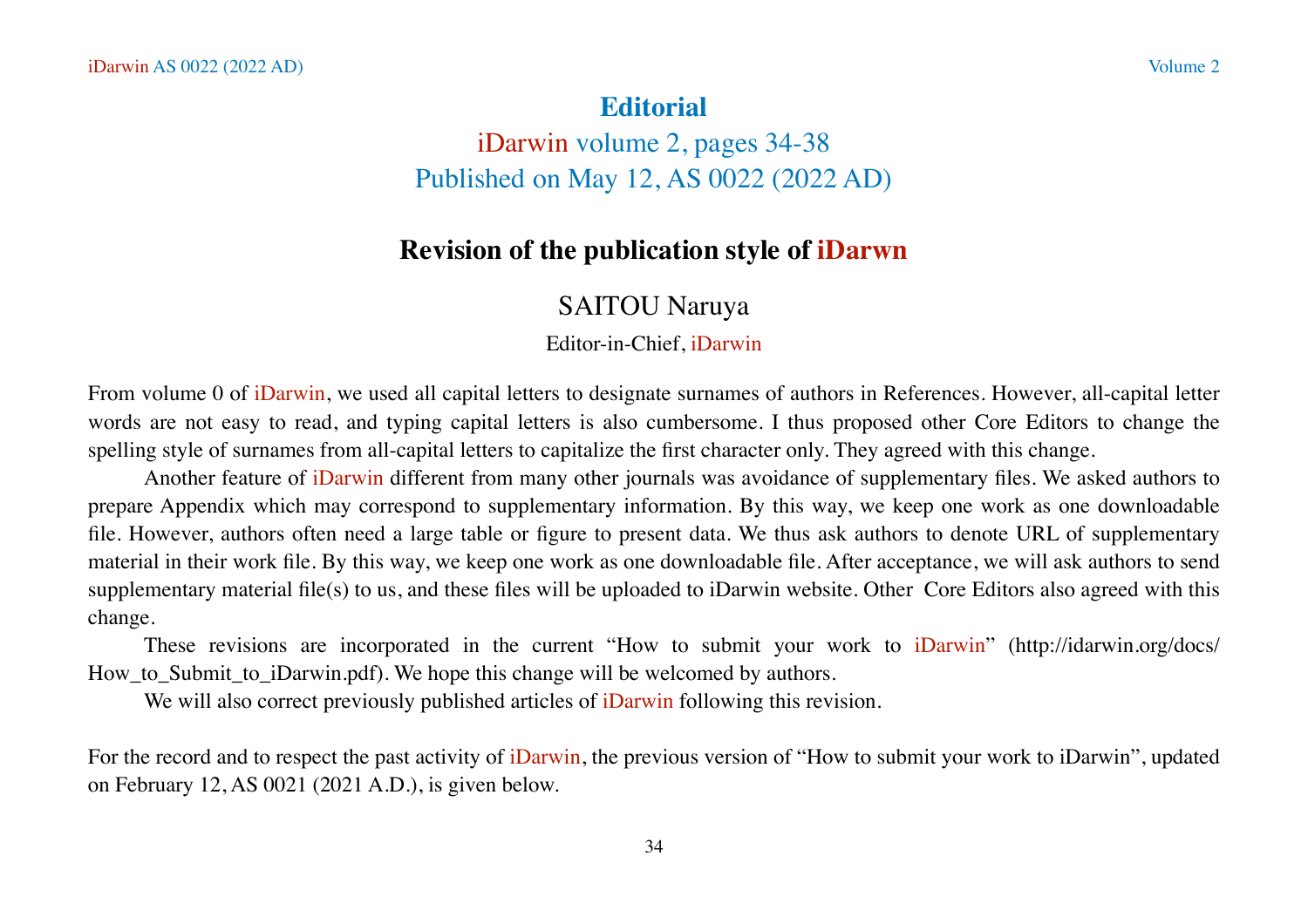### ============================================================================================ **How to submit your work to iDarwin**

We, **iDarwin** Editors welcome many types of your work, including original investigation, review article, book review, database review, software review, journal review, conference report, conference announcement, general announcement, proposal, and opinion. Please indicate type of your work in Submitter Information File (downloadable from iDarwin website). Unless your submitting file is extraordinarily large, work of any file size is welcome. When you submit your work to **iDarwin**, only two files are necessary: Submitter Information File and your work file.

Language used in **iDarwin** is English for scientists, that is slightly different from common English. Celsius is used for temperature, not Fahrenheit, and metric system is used for scales. Do not use inch, foot, yard, pound, etc. Either British or American spelling, such as neighbour/neighbor, is acceptable.

Your work file should include following information:

# Title of your work

# Name of all authors (do not abbreviate any name)

# Affiliation (if any) and email addresses of all authors

# Main body of text

# References\*

# Figures (if any)

# Tables (if any)

# Appendix (if any)\*\*

\*Please use **iDarwin** style. Example references are shown below.

<Book written by single author> SAITOU Naruya (2018) *Introduction to Evolutionary Genomics Second Edition*. Springer.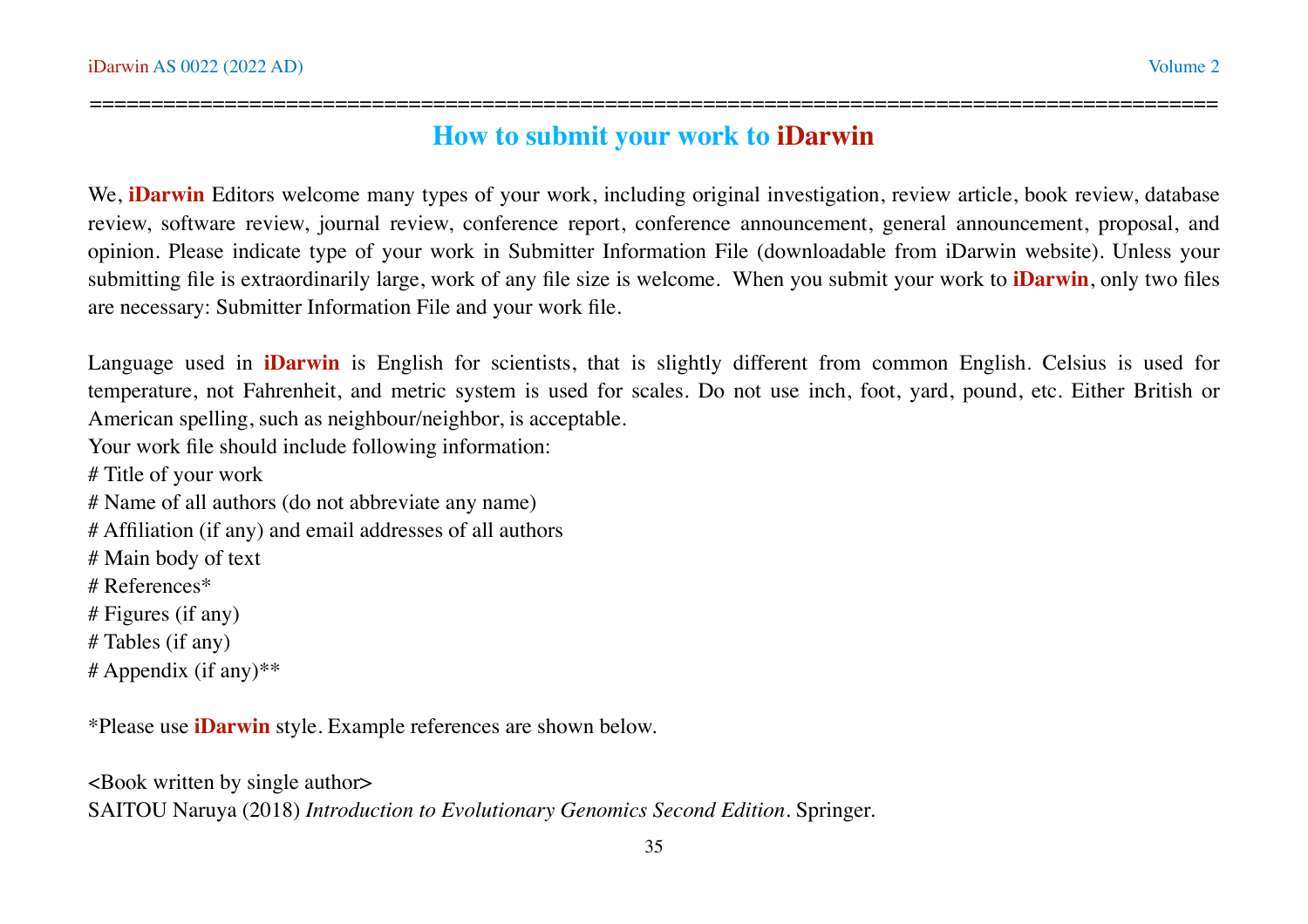<Chapter written by single author appeared in book>

SAITOU Naruya (2006) Relationship between genetic and linguistic differentiation of people in Eurasia. In OSADA Toshiki and HASE N. eds., *Proceedings of the Pre-symposium of RIHN and 7th ESCA Harvard-Kyoto Roundtable,* pp. 220-222.

<Single author work appeared in journal>

MINAKA Nobuhiro (1990) Cladograms and reticulated graphs: A proposal for graphic representation of cladistic structures. *Bulletin of the Biogeographical Society of Japan*, vol. 45, pp. 1-10.

<Two author work appeared in journal>

TAMURA Koichiro and NEI Masatoshi (1993) Estimation of the number of nucleotide substitutions in the control region of mitochondrial DNA in humans and chimpanzees. *Molecular Biology and Evolution*, vol. 10, pp. 512–526.

<More than two author work appeared in journal>

SATTA Yoko, KLEIN Jan, and TAKAHATA Naoyuki (2000) DNA archives and our nearest relative: The trichotomy problem revisited. *Molecular Phylogenetics and Evolution*, vol. 14, pp. 259–275.

<Many author work appeared in journal>

UEDA Shintaroh, WATANABE Yoshihisa, SAITOU Naruya, OMOTO Keiichi, HAYASHIDA Hidenori, MIYATA Takashi, HISAJIMA Hiroshi, and HONJO Tasuku (1989) Nucleotide sequences of immunoglobulin-epsilon pseudogenes in man and apes and their phylogenetic relationships. *Journal of Molecular Biology*, vol. 205, pp. 85-90.

Or

UEDA Shintaroh and others (1989) Nucleotide sequences of immunoglobulin-epsilon pseudogenes in man and apes and their phylogenetic relationships. *Journal of Molecular Biology*, vol. 205, pp. 85-90.

<Website>

DNA Data Bank of Japan <https://www.ddbj.nig.ac.jp/index-e.html>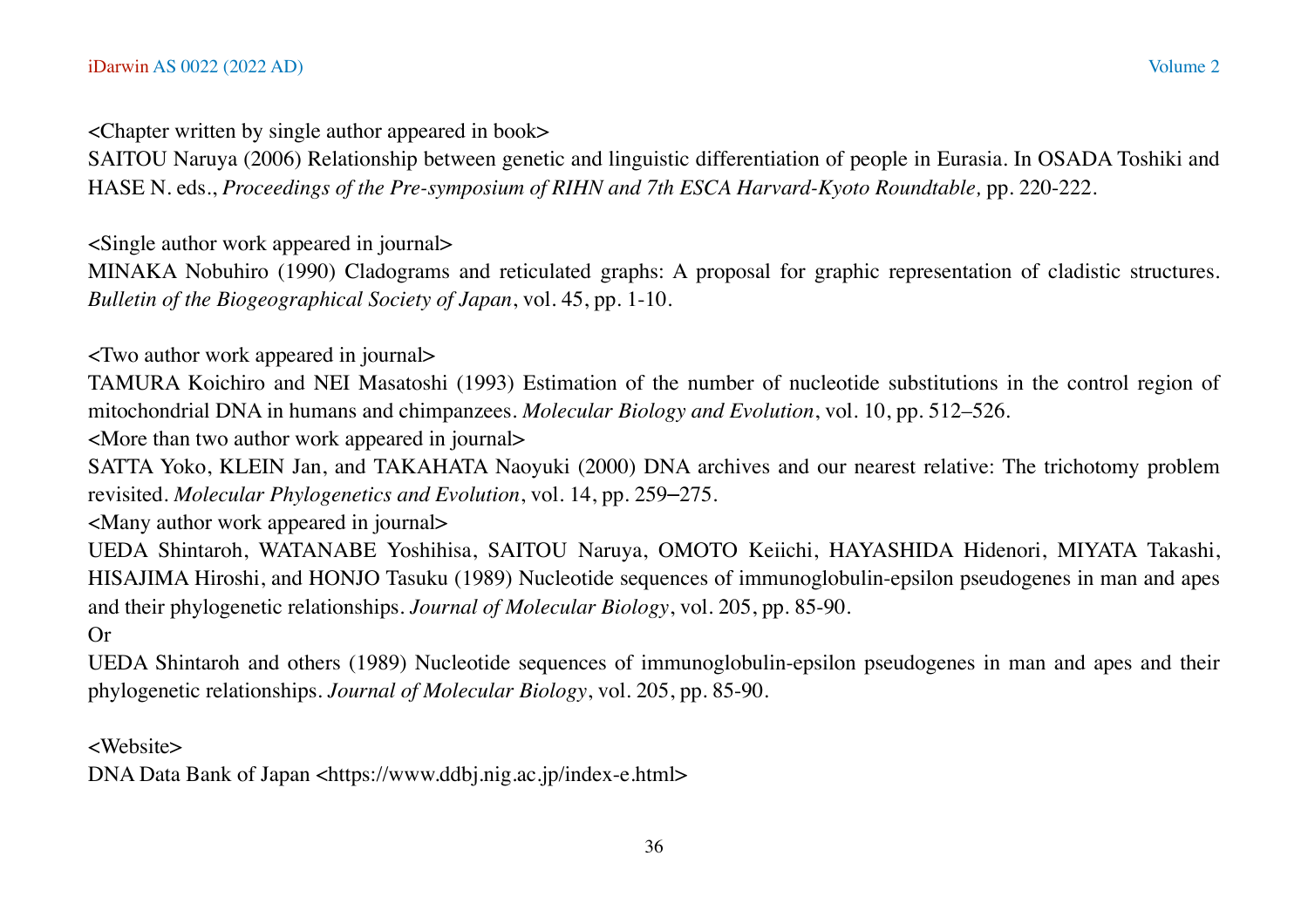#### iDarwin AS 0022 (2022 AD) Volume 2

\*\*Nowadays many journal articles include supplementary information that are separated from main paper. However, this is only good for publishers but not for readers. We therefore ask authors to use Appendix which may correspond to supplementary information. By this way, we keep one work as one downloadable file.

When you are ready to submit your work, please send Submitter Information File and your work file to idarwin.editorial.office@nig.ac.jp. Both files should be in pdf format.

#### **How to prepare "Submitter Information File"**

## **(A) Corresponding author information**

Name\*: Email address: Web Home Page (if any): Affiliation (if any): \*Please spell out your full name, and specify your family name in capital letters.

### **(B) Type of your work**

Select 0 or 1 or 2 0. Original investigation or Review article 1. Other type If you selected 0, please go to TYPE 0. If you selected 1, please go to TYPE 1.

#### TYPE 0.

Editor preference